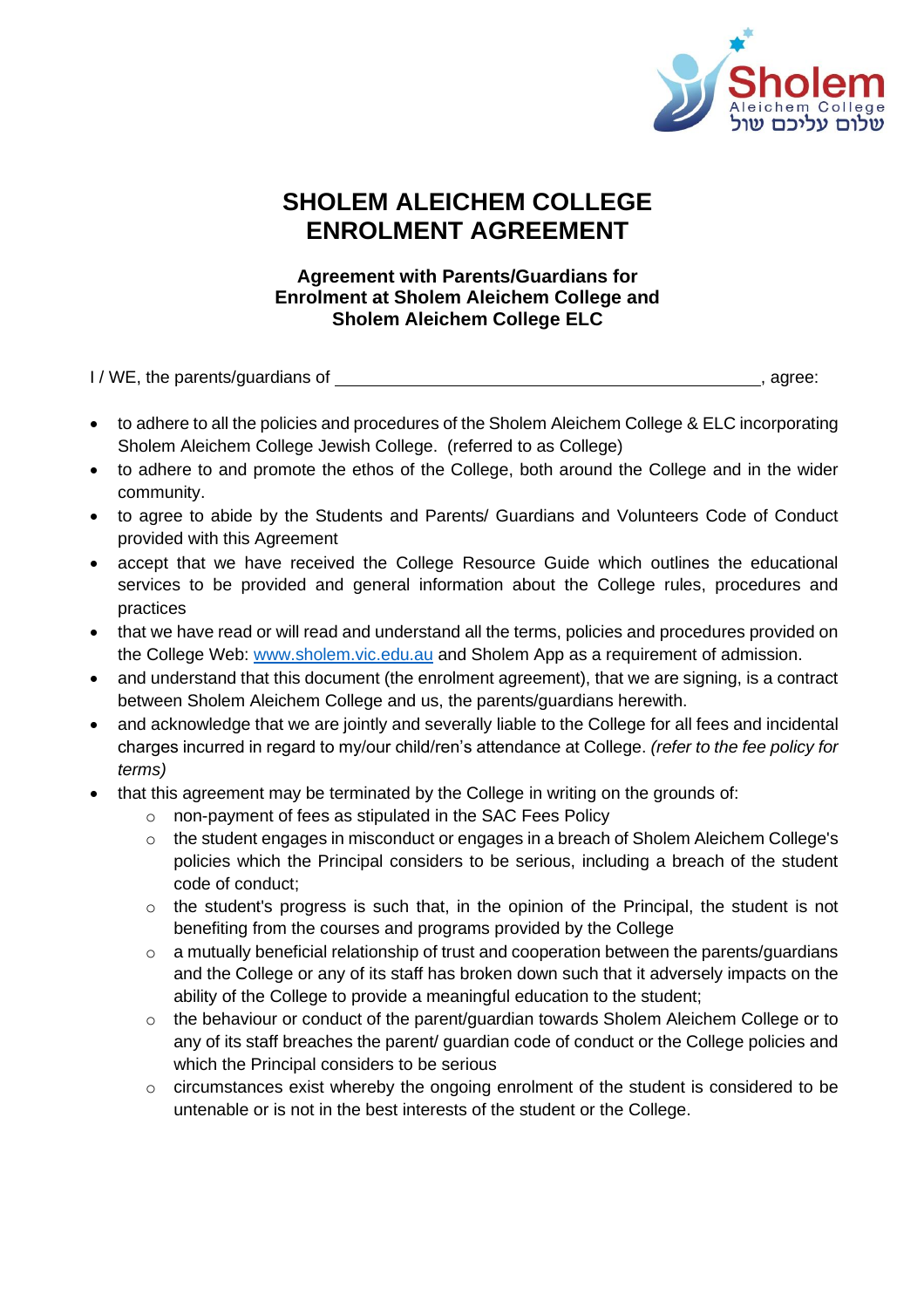## **ENROLMENT:**

Enrolment is to commence in the **Primary School / ELC (***circle one*)

*Note: This enrolment agreement remains valid and ongoing at Sholem Aleichem College and Sholem Aleichem College ELC until such time that written withdrawal is provided to the Principal. (refer to the fee policy for terms)*

The College requires payment of a fee for enrolment. The Enrolment Fee covers administration costs in relation to the processing of the enrolment. *(refer to the Fee Policy)* 

**The payment authority provided is required to be completed and returned with the signed enrolment agreement.**

## **Signature of Parents/guardians/Guardians:**

| Parent 1: | Date: |
|-----------|-------|
| Parent 2: | Date: |

 $\square$  We have provided a copy of our child's birth certificate and proof that our child's immunisations are up to date for their age.

\* Government legislation requires evidence of up to date immunisation be provided within the two months prior to your child commencing at our Preschool or your enrolment will not be valid.

\* Children must be 2 years old by 30 April in the year that they commence at the Early Learning Centre, and 5 years of age by 30 April in the year that they commence at the School.

Please enrol my child:

| Full time (5 days a week)                                                                                                                                                                                                      |  |                                 |                 |                  |  |
|--------------------------------------------------------------------------------------------------------------------------------------------------------------------------------------------------------------------------------|--|---------------------------------|-----------------|------------------|--|
| FOR ELC: Part-time for ___________ days per a week<br>(Please note that the part-time program has a 2 day minimum.)<br>Please select the days of the week you prefer and we will do our best to accommodate all<br>requests.   |  |                                 |                 |                  |  |
| $\Box$ Monday                                                                                                                                                                                                                  |  | $\Box$ Tuesday $\Box$ Wednesday | $\Box$ Thursday | Friday<br>$\Box$ |  |
| Additional comments:                                                                                                                                                                                                           |  |                                 |                 |                  |  |
| Please defer my offer: Year of entry ______________ Level of entry _____________<br>(Please note that your child will be placed on a waiting list and future offers will be subject to conditions<br>of our enrolment policy.) |  |                                 |                 |                  |  |

 $\Box$  I would like to decline the offer.